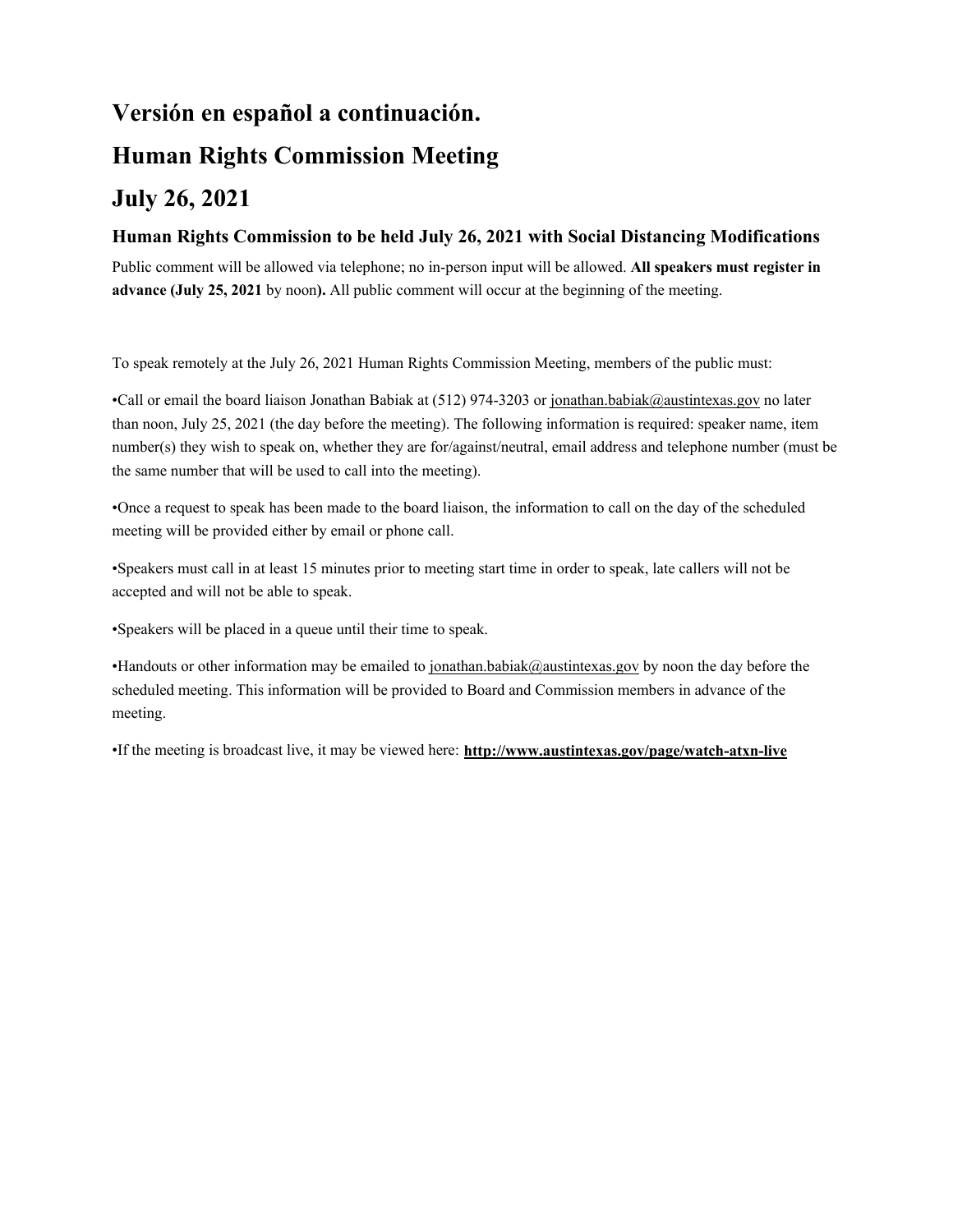# Reunión del HUMAN RIGHTS COMMISSION

## FECHA de la reunion July 26, 2021

La junta se llevará con modificaciones de distanciamiento social

Se permitirán comentarios públicos por teléfono; no se permitirá ninguna entrada en persona. Todos los oradores deben registrarse con anticipación (July 25, 2021 antes del mediodía). Todos los comentarios públicos se producirán al comienzo de la reunión.

Para hablar de forma remota en la reunión, los miembros del público deben:

• Llame o envíe un correo electrónico al enlace de la junta en Jonathan Babiak at (512) 974-3203 o jonathan.babiak@austintexas.gov a más tardar al mediodía (el día antes de la reunión). Se requiere la siguiente información: nombre del orador, número (s) de artículo sobre el que desean hablar, si están a favor / en contra / neutral, dirección de correo electrónico (opcional) y un número de teléfono (debe ser el número que se utilizará para llamar ).

• Una vez que se haya realizado una solicitud para hablar con el enlace de la junta, la información para llamar el día de la reunión programada se enviará por correo electrónico o por teléfono.

• Los oradores deben llamar al menos 15 minutos antes del inicio de la reunión para poder hablar, no se aceptarán personas que llamen tarde y no podrán hablar.

• Las oradoras esperarán en una fila hasta que llegue el momento de hablar.

• Los folletos u otra información pueden enviarse por correo electrónico a jonathan.babiak@austintexas.gov antes del mediodía del día anterior a la reunión programada. Esta información se proporcionará a los miembros de la Junta y la Comisión antes de la reunión.

• Si la reunión se transmite en vivo, se puede ver aquí: http://www.austintexas.gov/page/watch-atxn-live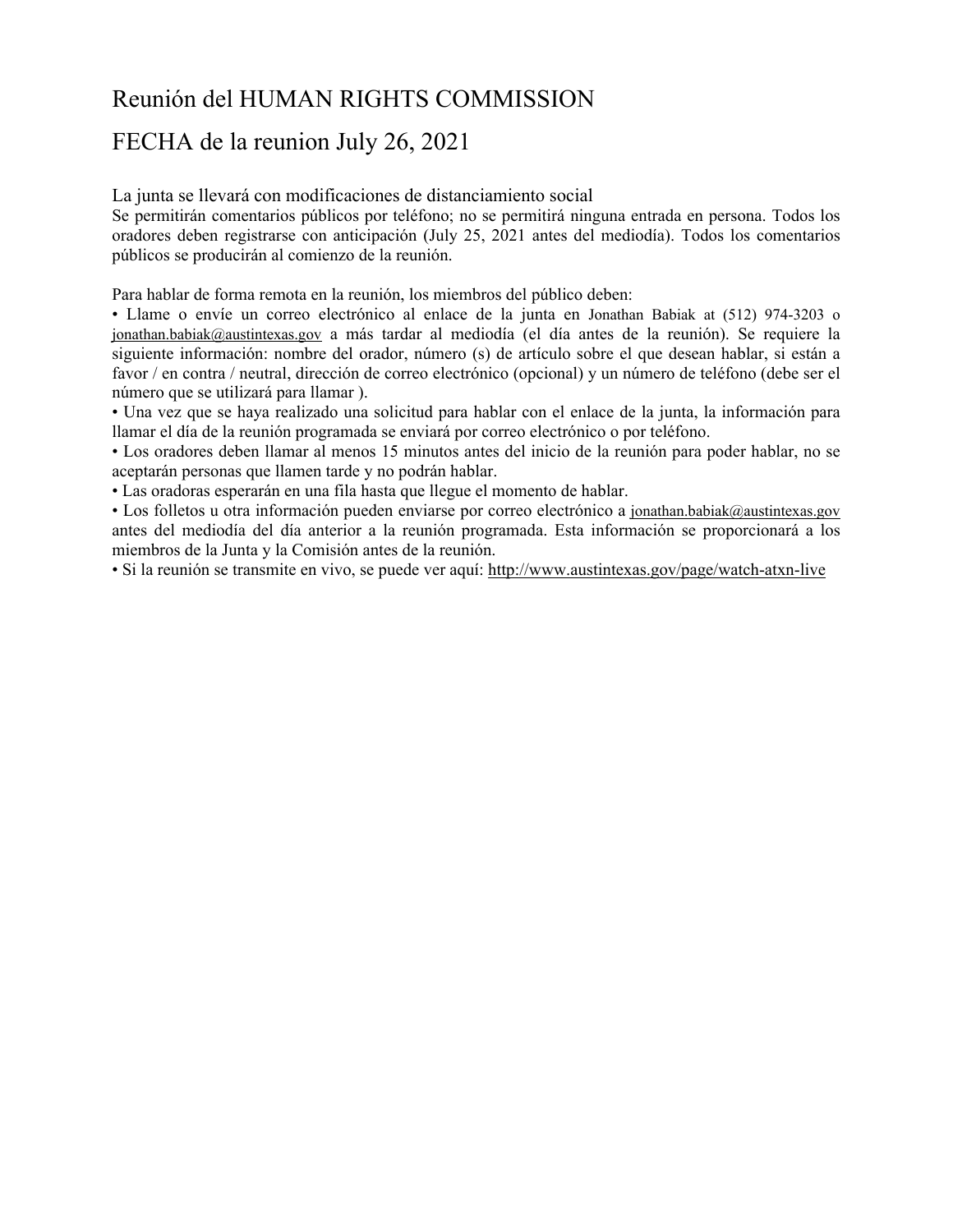

### **HUMAN RIGHTS COMMISSION**

### **Monday, July 26, 2021 5:30 p.m. – Adjournment VIA VIDEOCONFERENCING**

### **CURRENT COMMISSION MEMBERS**:

Sareta Davis, Chair Isabel Casas, Vice Chair Malenie Areche Jared Breckenridge Kimberly Brienzi Garry Brown

Jamarr Brown Kristian Caballero Idona Griffith Maram Museitif Alicia Weigel

### **AGENDA**

### **CALL TO ORDER**

### **CITIZEN COMMUNICATION: GENERAL**

The first 5 speakers who register to speak no later than noon the day before the meeting will be allowed a three-minute allotment to address their concerns regarding items not posted on the agenda.

### **1. APPROVAL OF MINUTES**

a. Consider approval of the minutes from the Human Rights Commission's April 26, 2021 and June 28, 2021 Regular Meetings.

#### **2. NEW BUSINESS**

a. Introduction of Carol Johnson, Civil Rights Officer, City of Austin Office of Civil Rights, followed by discussion regarding Human Rights Commission and Office of Civil Rights. (Davis/Casas)

### **3. OLD BUSINESS**

- a. Discussion and possible action related to Campaign Zero's 8 Can't Wait initiative and recommending Austin Police Department address inappropriate use of force by implementing a Duty to Intervene policy for officers. (Casas/Davis)
- b. Discussion and possible action on a recommendation regarding Public Health Crises and Vaccine Inequities. (Museitif/Davis)
- c. Discussion and possible action on a recommendation to City Council regarding funding a public information and outreach campaign regarding medically unnecessary treatments on individuals born with intersex traits or variations in sex characteristics. (Weigel/Davis)
- d. Discussion and possible action on setting goals for July 1, 2021 through June 30, 2022. (Davis/Casas)